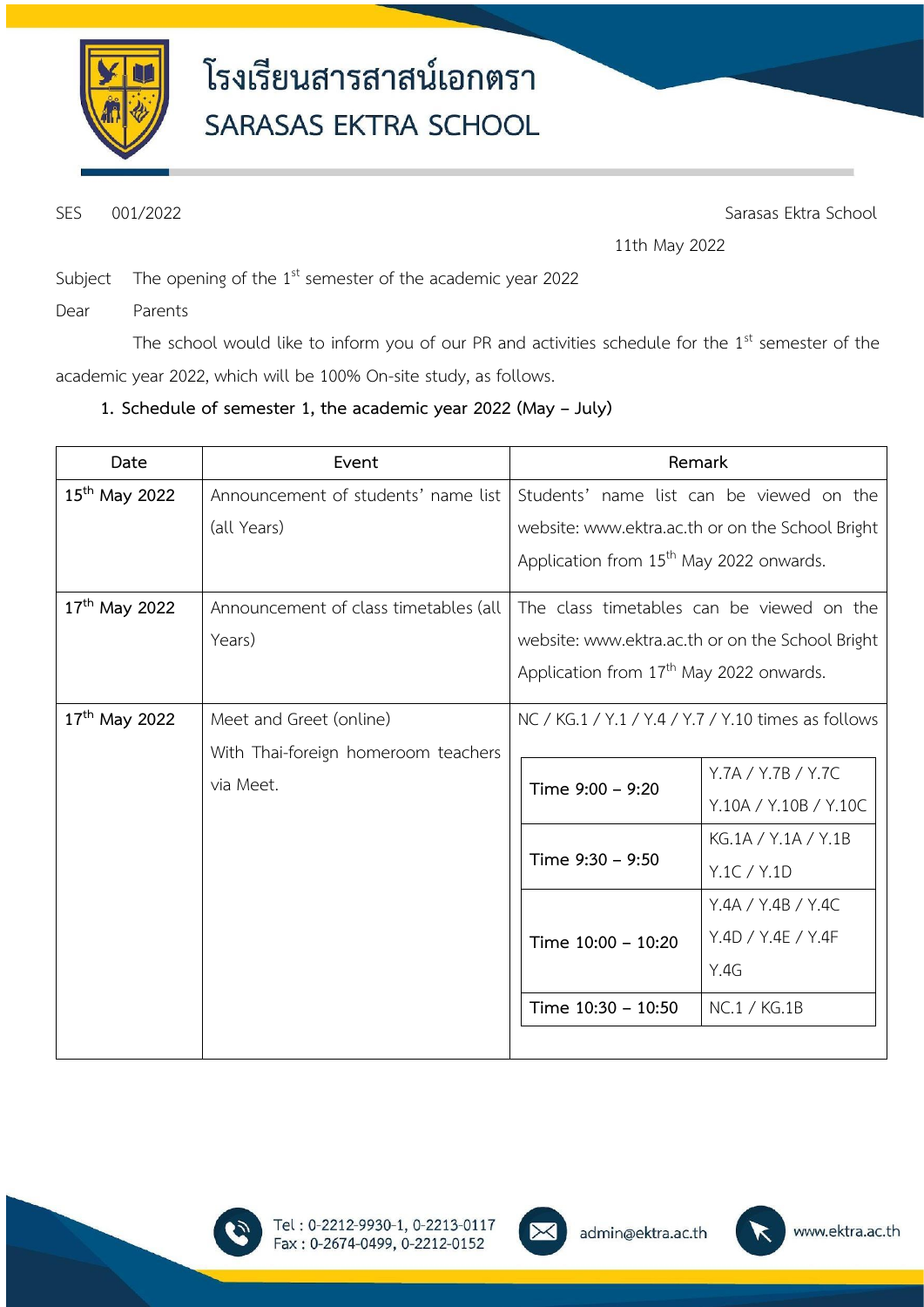

| Date                      | Event                               |                                                | Remark                                      |
|---------------------------|-------------------------------------|------------------------------------------------|---------------------------------------------|
| 18 <sup>th</sup> May 2022 | Opening of the $1st$ semester, the  |                                                |                                             |
|                           | academic year 2022                  | NC and KG.1                                    | $8:00 - 14:30$                              |
|                           |                                     | Y.1                                            | $7:30 - 15:00$                              |
|                           |                                     | Y.4, Y.7 and Y.10                              | $7:30 - 15:20$                              |
|                           |                                     |                                                | Remark: For the students who applied for an |
|                           |                                     |                                                | afterschool course, please add around one   |
|                           |                                     | more hour.                                     |                                             |
|                           | Meet and Greet (online)             | KG.2 / Y.2 / Y.5 / Y.8 / Y.11 times as follows |                                             |
|                           | With Thai-foreign homeroom teachers |                                                |                                             |
|                           | via Meet.                           |                                                | Y.2A / Y.2B / Y.2C                          |
|                           |                                     | Time 9:00 - 9:20                               | Y.2D / Y.2E / Y.8A                          |
|                           |                                     |                                                | Y.8B / Y.8C                                 |
|                           |                                     |                                                | KG.2A / KG.2B                               |
|                           |                                     | Time 9:30 - 9:50                               | KG.2C / Y.11A / Y.11B                       |
|                           |                                     |                                                | Y.11C / Y.11D / Y.11E                       |
|                           |                                     | Time 10:00 - 10:20                             | Y.5A / Y.5B / Y.5C                          |
|                           |                                     |                                                | Y.5D / Y.5E                                 |
|                           |                                     |                                                |                                             |
| 19th May 2022             | Opening of the $1st$ semester, the  |                                                |                                             |
|                           | academic year 2022                  | KG.2                                           | 8:00-14:30                                  |
|                           |                                     | Y.2                                            | 7:30-15:00                                  |
|                           |                                     | Y.5, Y.8 and Y.11                              | 7:30-15:20                                  |
|                           |                                     |                                                | Remark: For the students who applied for an |
|                           |                                     |                                                | afterschool course, please add around one   |
|                           |                                     | more hour.                                     |                                             |





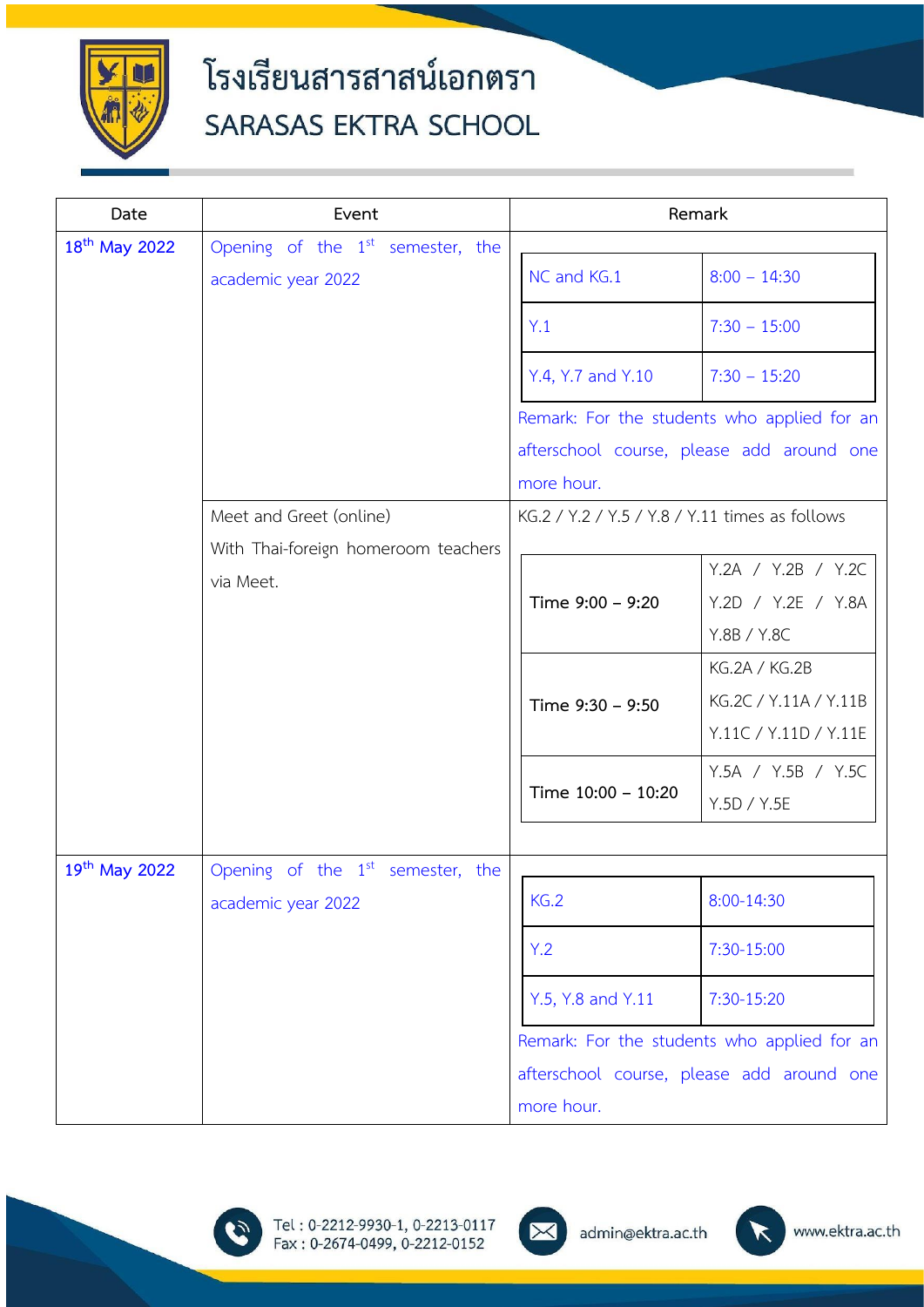

| Date                             | Event                               | Remark                                           |                                             |
|----------------------------------|-------------------------------------|--------------------------------------------------|---------------------------------------------|
|                                  | Meet and Greet (online)             | ระดับ KG.3 / Y.3 / Y.6 /Y.9 / Y.12 ตามเวลาดังนี้ |                                             |
|                                  | With Thai-foreign homeroom teachers |                                                  |                                             |
|                                  | via Meet.                           | Time 9:00 - 9:20                                 | Y.9A / Y.9B / Y.9C                          |
|                                  |                                     |                                                  | <b>Y.9D</b>                                 |
|                                  |                                     | Time 9:30 - 9:50                                 | KG.3A / KG.3B                               |
|                                  |                                     |                                                  | KG.3C / Y.12A / Y.12B                       |
|                                  |                                     |                                                  | Y.12C/ Y.12D / Y.12E                        |
|                                  |                                     | Time 10:00 - 10:20                               | KG.3D / KG.3E / Y.3A                        |
|                                  |                                     |                                                  | Y.3B / Y.3C / Y.3D                          |
|                                  |                                     |                                                  | Y.3E / Y.3F                                 |
|                                  |                                     | Time 10:30 - 10:50                               | Y.6A / Y.6B / Y.6C                          |
|                                  |                                     |                                                  | Y.6D / Y.6E                                 |
|                                  |                                     |                                                  |                                             |
| 20 <sup>th</sup> May 2022        | Opening of the $1st$ semester, the  |                                                  |                                             |
|                                  | academic year 2022                  | KG.3                                             | 8:00-14:30                                  |
|                                  |                                     | Y.3                                              | 7:30-15:00                                  |
|                                  |                                     | Y.6, Y.9 and Y.12                                | 7:30-15:20                                  |
|                                  |                                     |                                                  | Remark: For the students who applied for an |
|                                  |                                     |                                                  | afterschool course, please add around one   |
|                                  |                                     | more hour.                                       |                                             |
| $27^{th}$ - 28 <sup>th</sup> May | Potential Development Camp          | Y.10                                             |                                             |
| 2022                             |                                     |                                                  |                                             |
| 28 <sup>th</sup> May 2022        | Parent meeting for Y.10 students    | Y.10 (Detailed information will be announced     |                                             |
|                                  |                                     | later)                                           |                                             |
| $1st$ June 2022                  | Freshman Orientation 2022           | Y.7 / Y.10 / Y.12                                |                                             |
| 3rd June 2022                    | National Holiday: The Queen's       | All school                                       |                                             |
|                                  | Birthday                            |                                                  |                                             |



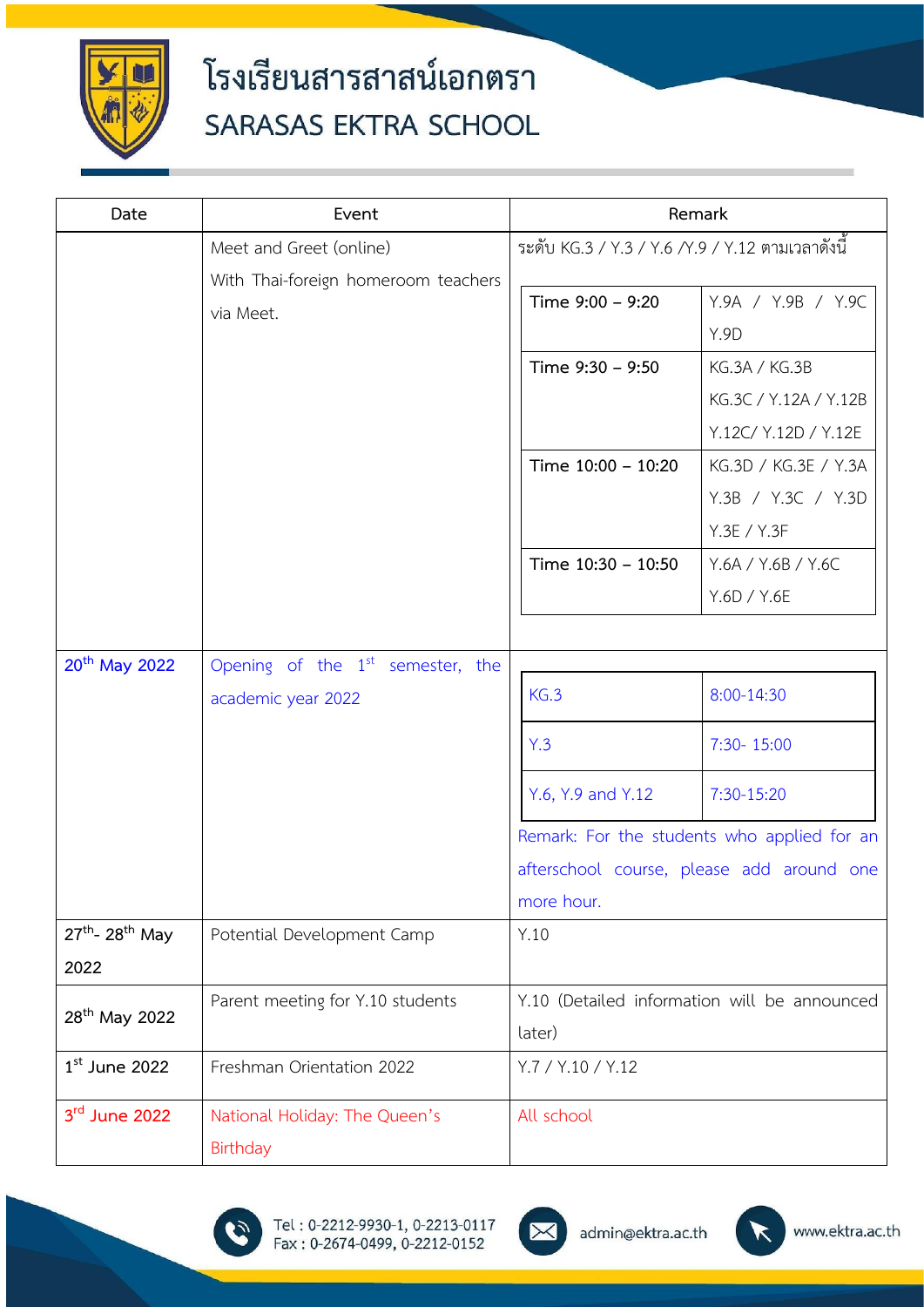

| Date                                     | Event                              | Remark                                      |  |
|------------------------------------------|------------------------------------|---------------------------------------------|--|
| $6th$ June 2022                          | Project Approach                   | $KG.1 - 3$                                  |  |
| $23^{\text{rd}}$ - $24^{\text{th}}$ June | Teacher's Day Ceremony and the     | 23rd June: Morning Y.7-12 / Afternoon Y.2-6 |  |
|                                          | Opening Semester Ceremony          | $24th$ June: Morning NC-Y.1                 |  |
| $13^{th}$ - $14^{th}$ July               | National Holiday: Asanha Bucha Day | All school                                  |  |
|                                          | and Buddhist Lent Day              |                                             |  |
| $15th$ July 2022                         | Special holiday for year 2022      | All school                                  |  |
| $18^{th}$ – $22^{nd}$ July               | Mid-Semester Exams 1/2022          | $Y.10 - 12$                                 |  |
| $19^{th}$ – $22^{nd}$ July               | Mid-Semester Exams 1/2022          | $Y.1 - 9$                                   |  |

#### *หมายเหตุ:*

- *1. Parents can check PR news and activities news from many* s chool *channels e.g.: Facebook: Ektra Activities, Important Messages (in Google Classroom), website: www.ektra.ac.th and the School Bright Application*
- *2. On the 13th and 16th May 2022, the administrative department is closed for public holidays*
- *3. Schedule after the mid-semester will be announced later*

#### **2. Epidemic prevention policy**

According to the resolution of the meeting of the Ministry of Education (MOE) and the Ministry of Public Health, they agreed that educational institutions will open fully on-site classes safely. Schools have guidelines for implementing the policy for reducing the risk of contracting COVID-19 as follows:

> ● Let students and school personnel act according to the 6 main (DMHC-RC) 6 additional (SSET-CQ) and the 7 strict measures. (see QR code)



- Let students and school personnel get the vaccine according to their age range both the basic and booster shot.
- Let students and school personnel do the ATK test and submit their results every Saturday - Sunday. For student results, the homeroom teacher will announce how to submit them on the day of Meet and Greet (online).





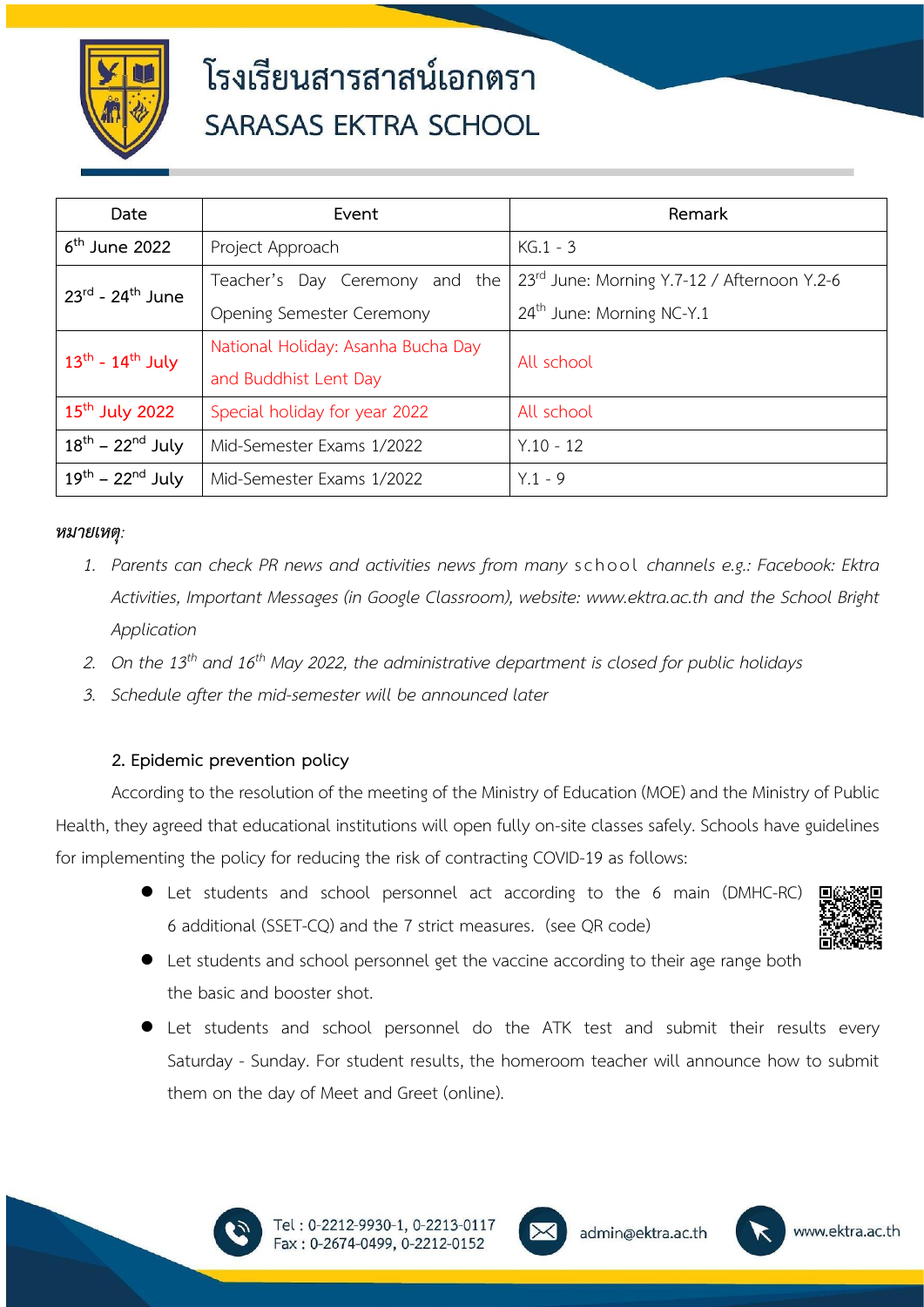

- In the case that a student has a positive test result. We request the students to receive treatment according to the system. The nursing department will issue an announcement through the Line group and the School Bright system with more information.
- In the case that school personnel have a positive test result. We will let the person get treatment according to the system. The nursing department will issue an announcement through the Line group and the School Bright system with more information.
- In the case of an infected person at school, the school will clean the rooms and classes according to the measures of the Ministry of Public Health, then resume the classes by adjusting the teaching and learning appropriately, especially for the asymptomatic group.
- School guidelines: when students or school personnel were in contact with an infected person.
	- o In case students and school personnel are at low-risk exposure: They are able to come to school while protecting themself by following the Universal Prevention Policy and doing the Thai Save Thai (TST) assessment. The space in the classroom is not less than 1 meter.
	- o In case students and school personnel are at high-risk exposure:
		- In case not yet vaccinated, for both who show or do not show symptoms, advise to self-quarantine for 5 days and monitor for another 5 days.
		- In case of being vaccinated, if show symptoms should do ATK test immediately, if do not show symptoms, can come to school and do the 1<sup>st</sup> ATK test on the 5<sup>th</sup> day after the exposure and the last test on the 10<sup>th</sup> day after the exposure. During that time, the school will arrange the teaching and learning according to the Covid protection policy.

Universal Prevention Policy  $D^2$  Definition of a high-risk level





Sarasas Ektra School already did the self-assessment via the Thai Stop Covid Plus system regarding the readiness to open our school in the academic year 1/2022 and passed the test. (see QR code)





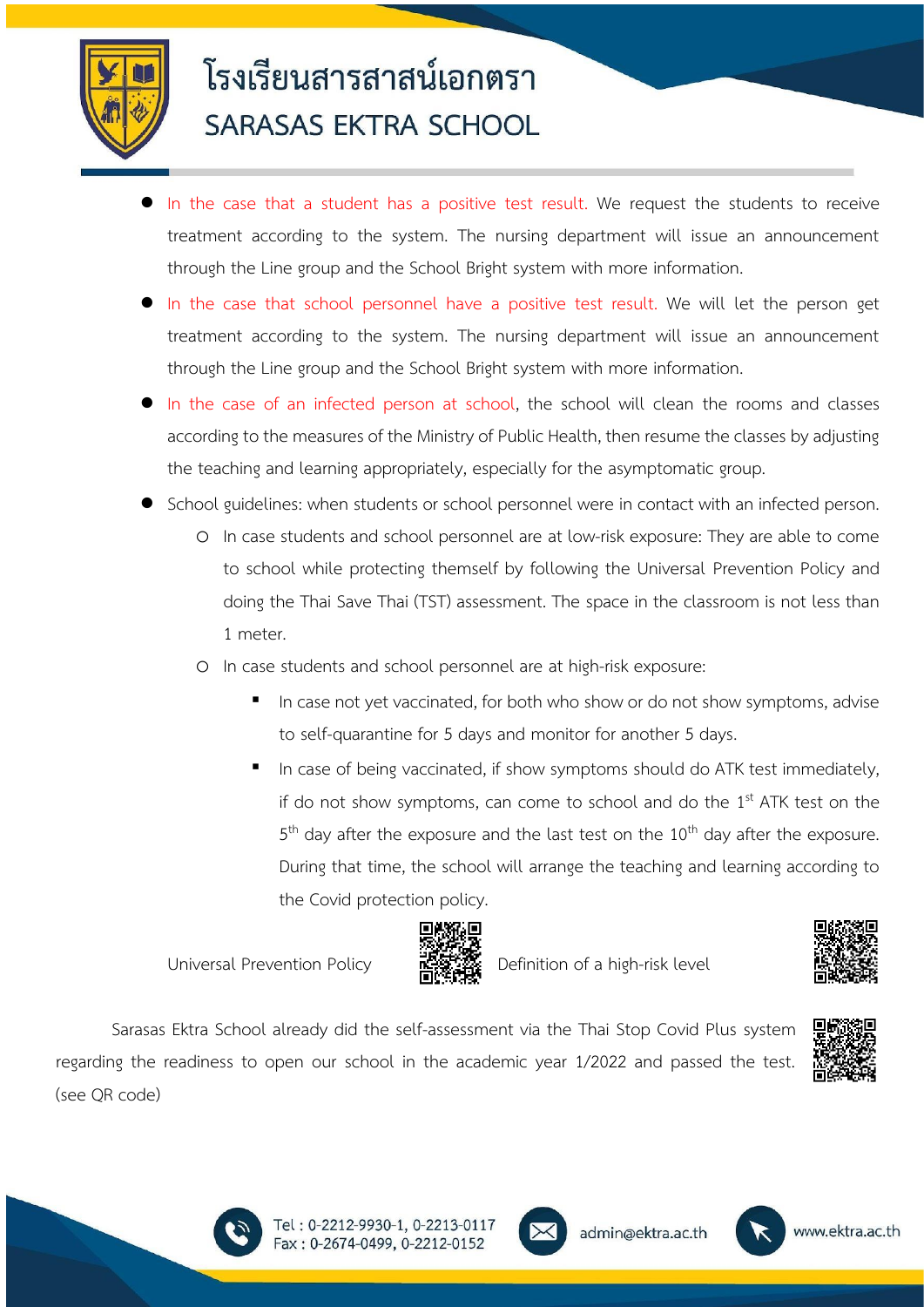

Regarding the 2<sup>nd</sup> shot vaccine for students aged 5-11 years old, and the 3<sup>rd</sup> booster shot for students aged 12-17 years old from the school, details will be announced to parents when the schedule is received from the OPEC. However, parents are able to register or walk in to let students receive vaccines directly at the operated vaccine stations.

### **3. Student Pick-Up and Drop-Off policy**

For the safety of students and to keep orderliness of the traffic within and around the campus, the school kindly asks for parents' cooperation regarding the pick-up and drop-off as follows.

#### **3.1 The Drop-Off**

- Advised Time: Please drop off students before 7:30 for primary and secondary students and before 8:00 for the kindergarten students. Making students become familiarized with coming to school early teaches them discipline, also this will allow the students time to review their lesson or enjoy activities with their friends.
- Please prepare students prior to drop-off by letting them have their school bags, water bottles, and shoes ready when getting close to the school.
- For NC KG.3, please drop them off at the drop-off area only by sending them to the teacher on duty without parents getting out of the car. This will also be a chance for students to practice helping themselves.
- To prevent the epidemic and to minimize traffic, **please adhere to the Stop-Drop-Go principles.** Also, parents can choose to use the school van service, which strictly looks after students according to the epidemic prevention policy

#### **3.2 The Pick-up**

- Please pick up students at the end of school time. Arriving at the school too early causes traffic congestion inside the campus and extends to Sathupradit Road. Also, to reduce pollution caused by the smoke and heat released from exhaust pipes.
- Please put a label with the student's name and class on your car dashboard on the left side so that it can be clearly seen. This helps teachers on duty to call students to the pick-up area quickly. In case of the student showing up late, please drive round again to allow the traffic to keep moving.





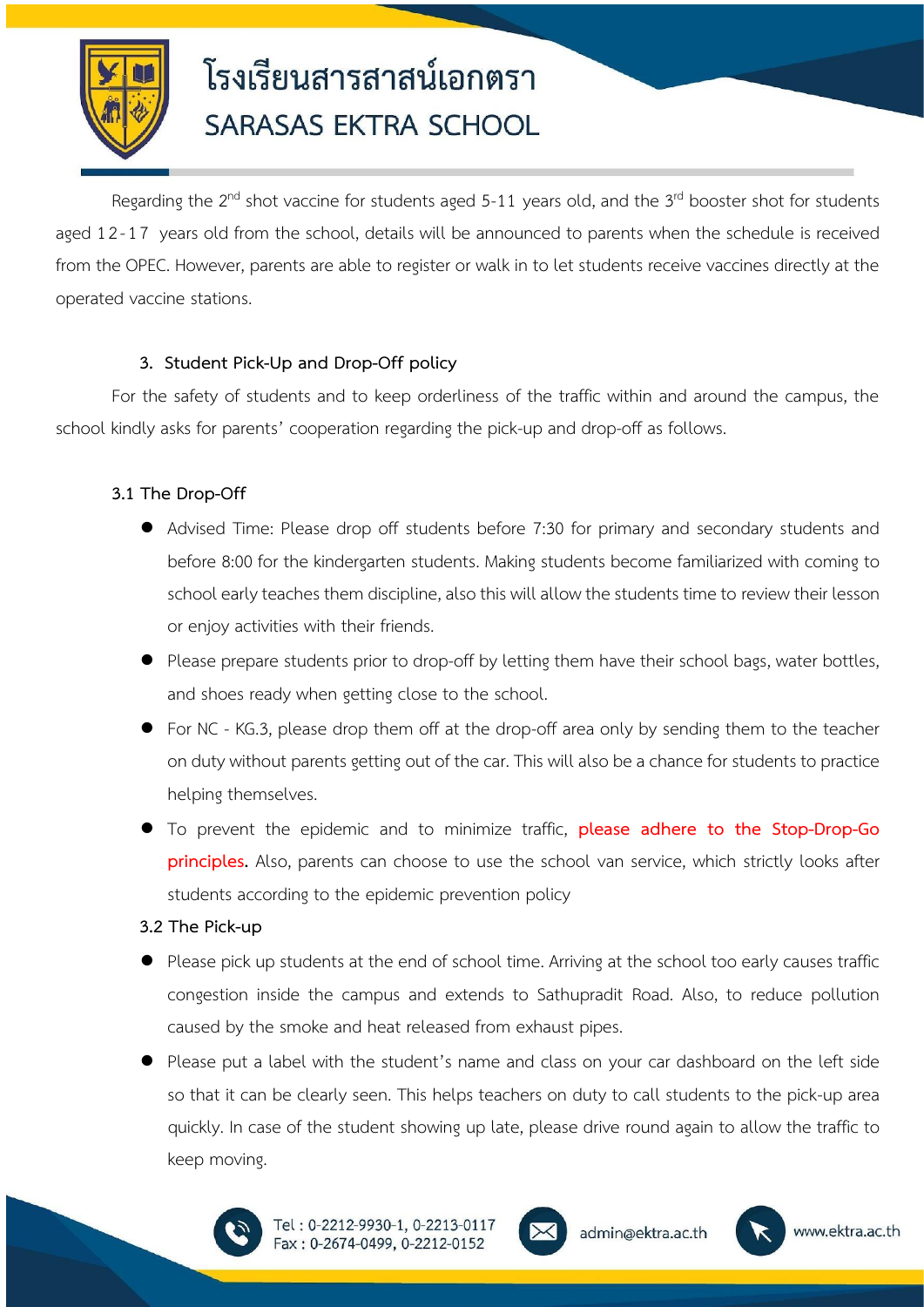

To pick up students before the end of school time, please contact the administration office prior to coming every time to obtain a permission slip that has to be given to the security personnel at the school gate before leaving the campus. In case students are picked up by others, parents must call the administrative office to notify them in advance. When picking up, the person who comes must present an ID card to the administration teacher to verify with the information provided by the parents.

#### **Remark :**

- **1.** To be a good role model for your children and other students, please dress modestly at all times when you come to the school.
- **2.** According to the Epidemic prevention policy and safety reasons, the school **prohibits parents from entering the school buildings**. If parents would like to meet teachers or have other reasons, please contact the administrative office.

*The map of school buildings and routes, pick-up / drop-off areas, and screening points for the academic year 2022. (see QR code)*

#### **4. Afterschool classes**

The school will arrange afterschool classes to enhance students' academic knowledge and babysitting hour for small children. The afterschool classes of Thai teachers will start from the first day of school in May until June. Parents can apply for classes via Google Form (see QR code).

As for the afterschool classes of foreign teachers and other special subjects, they will start from July onwards. Detailed information will be announced later.